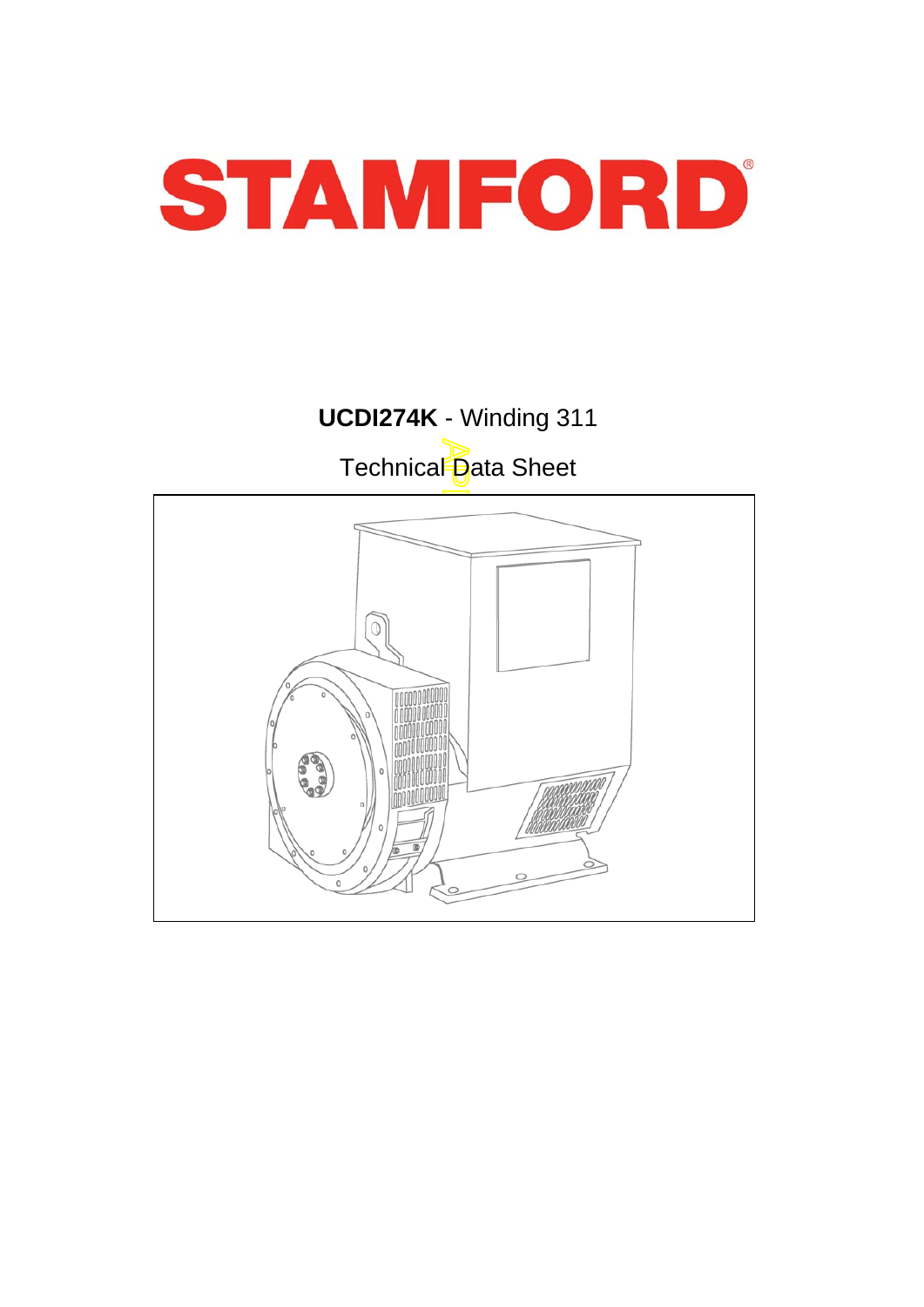# UCDI274K **SPECIFICATIONS & OPTIONS**



#### **STANDARDS**

Stamford industrial generators meet the requirements of BS EN 60034 and the relevant section of other international standards such as BS5000, VDE 0530, NEMA MG1-32, IEC34, CSA C22.2-100, AS1359.

Other standards and certifications can be considered on request.

#### **VOLTAGE REGULATORS**

#### **SX460 AVR - STANDARD**

With this self excited control system the main stator supplies power via the Automatic Voltage Regulator (AVR) to the excite r stator. The high efficiency semiconductors of the AVR ensure positive build-up from initial low levels of residual voltage.

The exciter rotor output is fed to the main rotor through a three phase full wave bridge rectifier. This rectifier is protected by a surge suppressor against surges caused, for example, by short circuit.

#### **AS440 AVR**

APPROVED DOCUMENT With this self-excited system the main stator provides power via the AVR to the exciter stator. The high efficiency semiconductors of the AVR ensure positive build-up from initial low levels of residual voltage.

The exciter rotor output is fed to the main rotor through a threephase full-wave bridge rectifier. The rectifier is protected by a surge suppressor against surges caused, for example, by short circuit or out-of-phase paralleling.

The AS440 will support a range of electronic accessories, including a 'droop' Current Transformer (CT) to permit parallel operation with other ac generators.

#### **MX341 AVR**

This sophisticated AVR is incorporated into the Stamford Permanent Magnet Generator (PMG) control system.

The PMG provides power via the AVR to the main exciter, giving a source of constant excitation power independent o f generator output. The main exciter output is then fed to the main rotor, through a full wave bridge, protected by a surge suppressor. The AVR has in-built protection against sustained over-excitation, caused by internal or external faults. This deexcites the machine after a minimum of 5 seconds.

An engine relief load acceptance feature can enable full load to be applied to the generator in a single step.

If three-phase sensing is required with the PMG system the MX321 AVR must be used.

We recommend three-phase sensing for applications with greatly unbalanced or highly non-linear loads.

#### **MX321 AVR**

The most sophisticated of all our AVRs combines all the features of the MX341 with, additionally, three-phase rms sensing, for improved regulation and performance.

Over voltage protection is built-in and short circuit current level adjustments is an optional facility.

#### **WINDINGS & ELECTRICAL PERFORMANCE**

All generator stators are wound to 2/3 pitch. This eliminates triplen (3rd, 9th, 15th …) harmonics on the voltage waveform and is found to be the optimum design for trouble-free supply of non-linear loads. The 2/3 pitch design avoids excessive neutral currents sometimes seen with higher winding pitches, when in parallel with the mains. A fully connected damper winding reduces oscillations during paralleling. This winding, with the 2/3 pitch and carefully selected pole and tooth designs, ensures very low waveform distortion.

#### **TERMINALS & TERMINAL BOX**

Standard generators are 3-phase reconnectable with 12 ends brought out to the terminals, which are mounted on a cover at the non-drive end of the generator. A sheet steel terminal box contains the AVR and provides ample space for the customers' wiring and gland arrangements. It has removable panels for easy access.

#### **SHAFT & KEYS**

All generator rotors are dynamically balanced to better than BS6861:Part 1 Grade 2.5 for minimum vibration in operation.

#### **INSULATION/IMPREGNATION**

The insulation system is class 'H'.

All wound components are impregnated with materials and processes designed specifically to provide the high build required for static windings and the high mechanical strength required for rotating components.

#### **QUALITY ASSURANCE**

Generators are manufactured using production procedures having a quality assurance level to BS EN ISO 9001.

The stated voltage regulation may not be maintained in the presence of certain radio transmitted signals. Any change in performance will fall within the limits of Criteria 'B' of EN 61000-6-2:2001. At no time will the steady-state voltage regulation exceed 2%.

#### **DE RATES**

All values tabulated on page 8 are subject to the following reductions

5% when air inlet filters are fitted.

3% for every 500 metres by which the operating altitude exceeds 1000 metres above mean sea level.

3% for every 5°C by which the operational ambient temperature exceeds 40°C.

Note: Requirement for operating in an ambient exceeding 60°C must be referred to the factory.

*NB Continuous development of our products entitles us to change specification details without notice, therefore they must not be regarded as binding.* 

*Front cover drawing typical of product range.*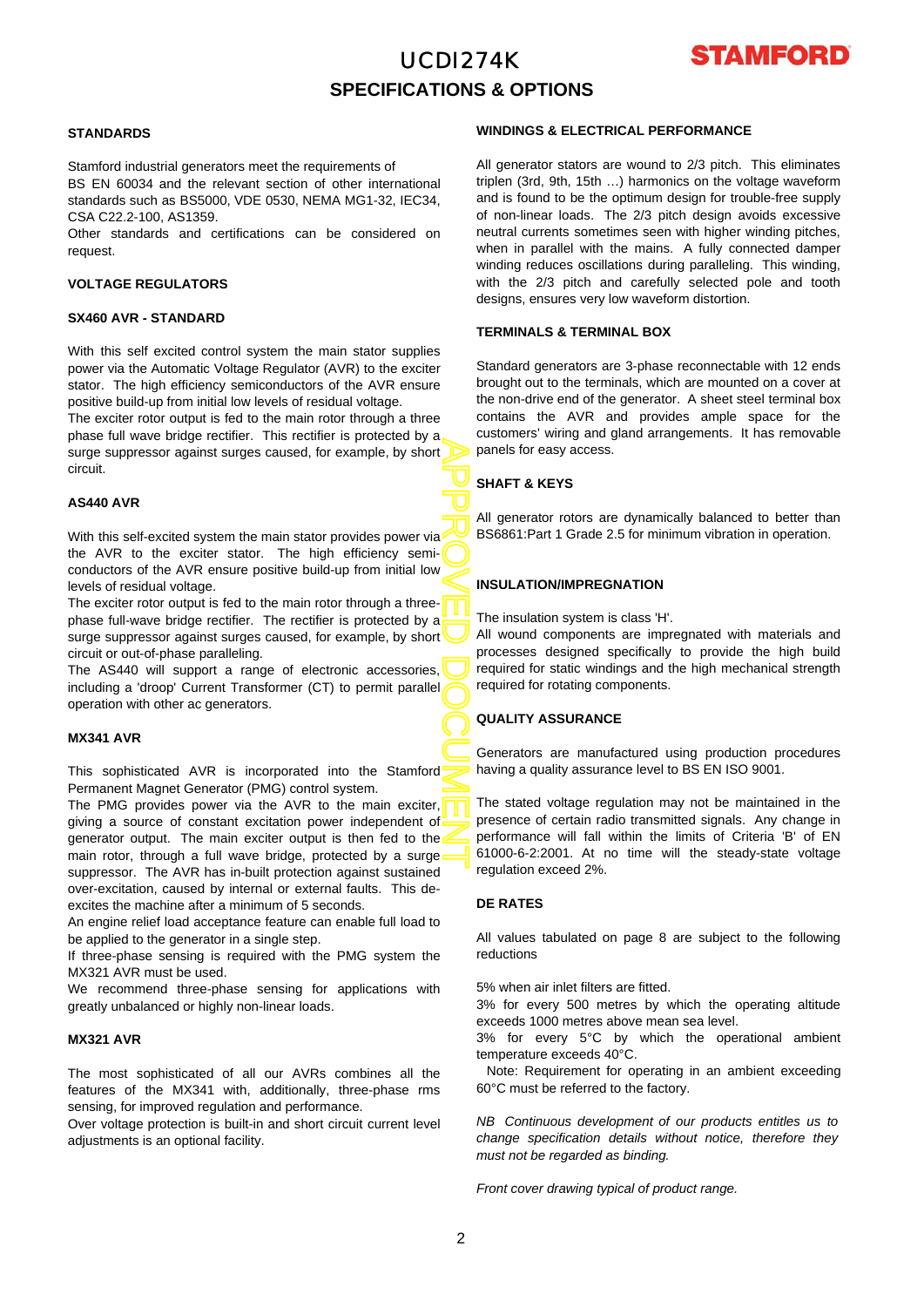# UCDI274K



### **WINDING 311**

| <b>CONTROL SYSTEM</b>                                 | SEPARATELY EXCITED BY P.M.G.                              |         |                                                                                      |                              |                              |                                   |         |         |  |  |  |  |  |
|-------------------------------------------------------|-----------------------------------------------------------|---------|--------------------------------------------------------------------------------------|------------------------------|------------------------------|-----------------------------------|---------|---------|--|--|--|--|--|
| A.V.R.                                                | MX341<br>MX321                                            |         |                                                                                      |                              |                              |                                   |         |         |  |  |  |  |  |
| <b>VOLTAGE REGULATION</b>                             | $\pm 0.5 \%$<br>$± 1.0 \%$<br>With 4% ENGINE GOVERNING    |         |                                                                                      |                              |                              |                                   |         |         |  |  |  |  |  |
| <b>SUSTAINED SHORT CIRCUIT</b>                        | REFER TO SHORT CIRCUIT DECREMENT CURVES (page 7)          |         |                                                                                      |                              |                              |                                   |         |         |  |  |  |  |  |
| <b>CONTROL SYSTEM</b>                                 | <b>SELF EXCITED</b>                                       |         |                                                                                      |                              |                              |                                   |         |         |  |  |  |  |  |
| A.V.R.                                                | SX460<br>AS440                                            |         |                                                                                      |                              |                              |                                   |         |         |  |  |  |  |  |
| <b>VOLTAGE REGULATION</b>                             | ± 1.0%<br>$± 1.0 \%$<br>With 4% ENGINE GOVERNING          |         |                                                                                      |                              |                              |                                   |         |         |  |  |  |  |  |
| <b>SUSTAINED SHORT CIRCUIT</b>                        | SERIES 4 CONTROL DOES NOT SUSTAIN A SHORT CIRCUIT CURRENT |         |                                                                                      |                              |                              |                                   |         |         |  |  |  |  |  |
| IINSULATION SYSTEM                                    | <b>CLASS H</b>                                            |         |                                                                                      |                              |                              |                                   |         |         |  |  |  |  |  |
| <b>PROTECTION</b>                                     | IP <sub>23</sub>                                          |         |                                                                                      |                              |                              |                                   |         |         |  |  |  |  |  |
| <b>RATED POWER FACTOR</b>                             | 0.8                                                       |         |                                                                                      |                              |                              |                                   |         |         |  |  |  |  |  |
| <b>STATOR WINDING</b>                                 |                                                           |         |                                                                                      |                              | DOUBLE LAYER CONCENTRIC      |                                   |         |         |  |  |  |  |  |
| <b>WINDING PITCH</b>                                  |                                                           |         |                                                                                      | <b>TWO THIRDS</b>            |                              |                                   |         |         |  |  |  |  |  |
| <b>WINDING LEADS</b>                                  |                                                           |         |                                                                                      | 12                           |                              |                                   |         |         |  |  |  |  |  |
| <b>STATOR WDG. RESISTANCE</b>                         |                                                           |         | 0.0126 Ohms PER PHASE AT 22°C SERIES STAR CONNECTED                                  |                              |                              |                                   |         |         |  |  |  |  |  |
| <b>ROTOR WDG, RESISTANCE</b>                          |                                                           |         |                                                                                      | 2.08 Ohms at 22°C            |                              |                                   |         |         |  |  |  |  |  |
| <b>EXCITER STATOR RESISTANCE</b>                      |                                                           |         |                                                                                      | 20 Ohms at 22°C              |                              |                                   |         |         |  |  |  |  |  |
| EXCITER ROTOR RESISTANCE                              |                                                           |         |                                                                                      |                              | 0.091 Ohms PER PHASE AT 22°C |                                   |         |         |  |  |  |  |  |
| <b>R.F.I. SUPPRESSION</b>                             |                                                           |         | BS EN 61000-6-2 & BS EN 61000-6-4, VDE 0875G, VDE 0875N. refer to factory for others |                              |                              |                                   |         |         |  |  |  |  |  |
| <b>WAVEFORM DISTORTION</b>                            |                                                           |         | NO LOAD < 1.5%, NON-DISTORTING BALANCED LINEAR LOAD < 5.0%                           |                              |                              |                                   |         |         |  |  |  |  |  |
| IMAXIMUM OVERSPEED                                    |                                                           |         |                                                                                      | 2250 Rev/Min                 |                              |                                   |         |         |  |  |  |  |  |
| BEARING NON-DRIVE END                                 |                                                           |         | ן עו                                                                                 |                              |                              |                                   |         |         |  |  |  |  |  |
| <b>WEIGHT COMP. GENERATOR</b>                         | BALL. 6310-2RS (ISO)<br>727 kg                            |         |                                                                                      |                              |                              |                                   |         |         |  |  |  |  |  |
| <b>WEIGHT WOUND STATOR</b>                            | 304 kg                                                    |         |                                                                                      |                              |                              |                                   |         |         |  |  |  |  |  |
| <b>WEIGHT WOUND ROTOR</b>                             | 272.6 kg                                                  |         |                                                                                      |                              |                              |                                   |         |         |  |  |  |  |  |
| <b>WR<sup>2</sup> INERTIA</b>                         | 2.3934 kgm <sup>2</sup>                                   |         |                                                                                      |                              |                              |                                   |         |         |  |  |  |  |  |
| SHIPPING WEIGHTS in a crate                           | 740 kg                                                    |         |                                                                                      |                              |                              |                                   |         |         |  |  |  |  |  |
| <b>PACKING CRATE SIZE</b>                             |                                                           |         |                                                                                      | 123 x 67 x 103 (cm)          |                              |                                   |         |         |  |  |  |  |  |
|                                                       |                                                           |         | $50$ Hz                                                                              |                              |                              | 60 Hz                             |         |         |  |  |  |  |  |
| <b>TELEPHONE INTERFERENCE</b>                         |                                                           |         | THF< $2\%$                                                                           |                              | <b>TIF&lt;50</b>             |                                   |         |         |  |  |  |  |  |
| <b>COOLING AIR</b>                                    |                                                           |         | 0.58 m <sup>3</sup> /sec 1230 cfm                                                    |                              |                              | 0.69 m <sup>3</sup> /sec 1463 cfm |         |         |  |  |  |  |  |
| <b>VOLTAGE SERIES STAR (Y)</b>                        | 380/220                                                   |         | $\frac{1}{400/231}$   $\frac{1}{15}/240$                                             | 440/254                      | 416/240                      | 440/254                           | 460/266 | 480/277 |  |  |  |  |  |
| <b>VOLTAGE PARALLEL STAR (Y)</b>                      | 190/110                                                   | 200/115 | <b>208/120</b>                                                                       | 220/127                      | 208/120                      | 220/127                           | 230/133 | 240/138 |  |  |  |  |  |
| <b>VOLTAGE SERIES DELTA</b>                           | 220/110                                                   | 230/115 | <b>240/120</b>                                                                       | 254/127                      | 240/120                      | 254/127                           | 266/133 | 277/138 |  |  |  |  |  |
| <b>KVA BASE RATING FOR REACTANCE</b><br><b>VALUES</b> | 250                                                       | 250     | 250                                                                                  | N/A                          | 291                          | 299                               | 312.5   | 312.5   |  |  |  |  |  |
| Xd DIR. AXIS SYNCHRONOUS                              | 2.825                                                     | 2.550   | 2.369                                                                                |                              | 3.161                        | 2.903                             | 2.776   | 2.550   |  |  |  |  |  |
| X'd DIR. AXIS TRANSIENT                               | 0.132                                                     | 0.119   | 0.111                                                                                | $\qquad \qquad \blacksquare$ | 0.148                        | 0.136                             | 0.130   | 0.119   |  |  |  |  |  |
| X"d DIR. AXIS SUBTRANSIENT                            | 0.086                                                     | 0.078   | 0.072                                                                                | $\blacksquare$               | 0.097                        | 0.089                             | 0.085   | 0.078   |  |  |  |  |  |
| Xq QUAD. AXIS REACTANCE                               | 1.263                                                     | 1.140   | 1.059                                                                                |                              | 1.413                        | 1.298                             | 1.241   | 1.140   |  |  |  |  |  |
| X"q QUAD. AXIS SUBTRANSIENT                           | 0.152                                                     | 0.137   | 0.127                                                                                |                              | 0.170                        | 0.156                             | 0.149   | 0.137   |  |  |  |  |  |
| XL LEAKAGE REACTANCE                                  | 0.066                                                     | 0.060   | 0.056                                                                                |                              | 0.074                        | 0.068                             | 0.065   | 0.060   |  |  |  |  |  |
| X <sub>2</sub> NEGATIVE SEQUENCE                      | 0.120                                                     | 0.108   | 0.100                                                                                |                              | 0.134                        | 0.123                             | 0.118   | 0.108   |  |  |  |  |  |
| X <sub>0</sub> ZERO SEQUENCE                          | 0.022                                                     | 0.020   | 0.019                                                                                | $\blacksquare$               | 0.025                        | 0.023                             | 0.022   | 0.020   |  |  |  |  |  |
| REACTANCES ARE SATURATED                              | VALUES ARE PER UNIT AT RATING AND VOLTAGE INDICATED       |         |                                                                                      |                              |                              |                                   |         |         |  |  |  |  |  |
| T'd TRANSIENT TIME CONST.                             |                                                           |         |                                                                                      | 0.049 s                      |                              |                                   |         |         |  |  |  |  |  |
| T"d SUB-TRANSTIME CONST.                              |                                                           |         |                                                                                      | 0.02s                        |                              |                                   |         |         |  |  |  |  |  |
| T'do O.C. FIELD TIME CONST.                           |                                                           |         |                                                                                      | 1.27s                        |                              |                                   |         |         |  |  |  |  |  |
| Ta ARMATURE TIME CONST.<br><b>SHORT CIRCUIT RATIO</b> | 0.018 s                                                   |         |                                                                                      |                              |                              |                                   |         |         |  |  |  |  |  |
|                                                       | 1/Xd                                                      |         |                                                                                      |                              |                              |                                   |         |         |  |  |  |  |  |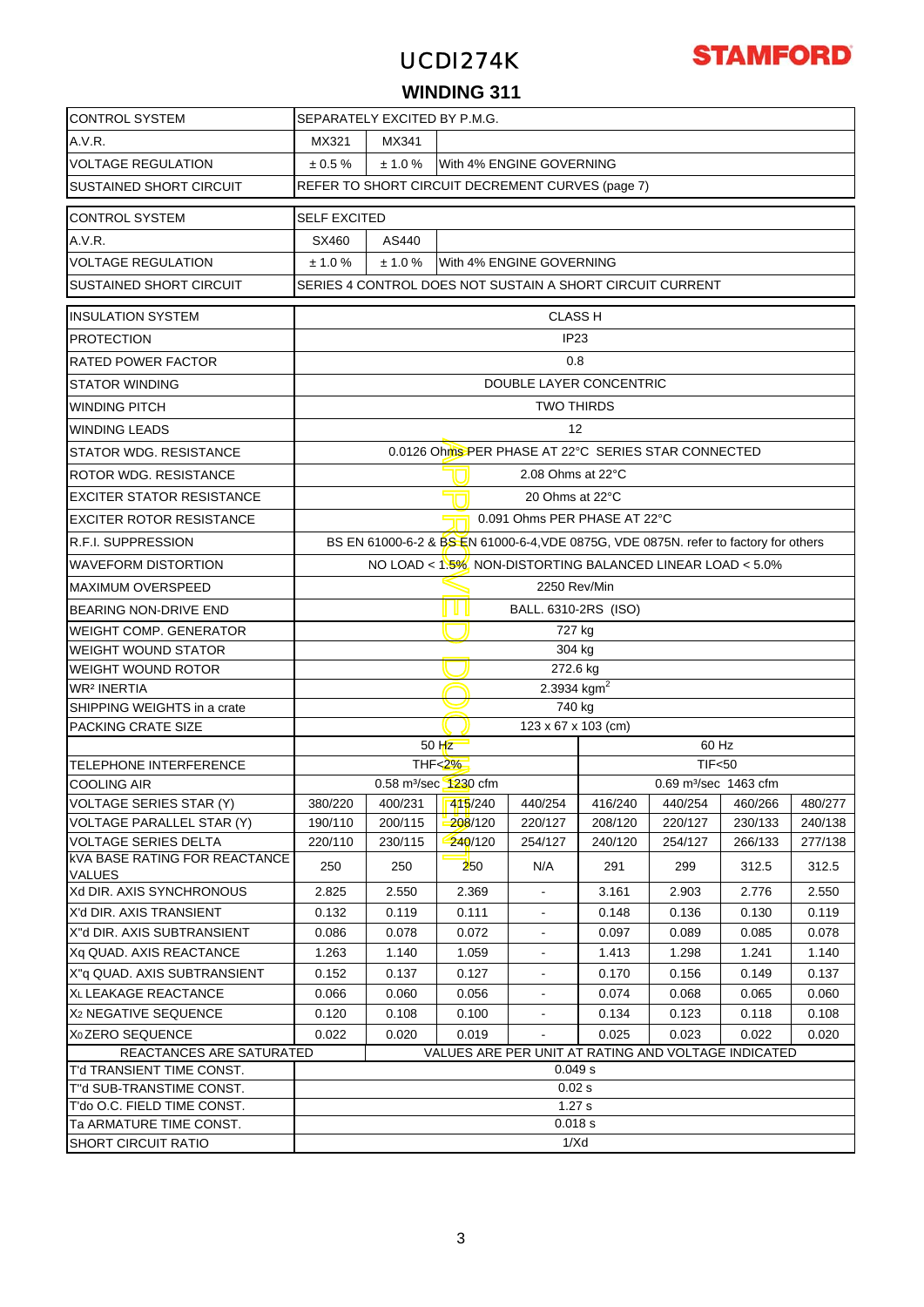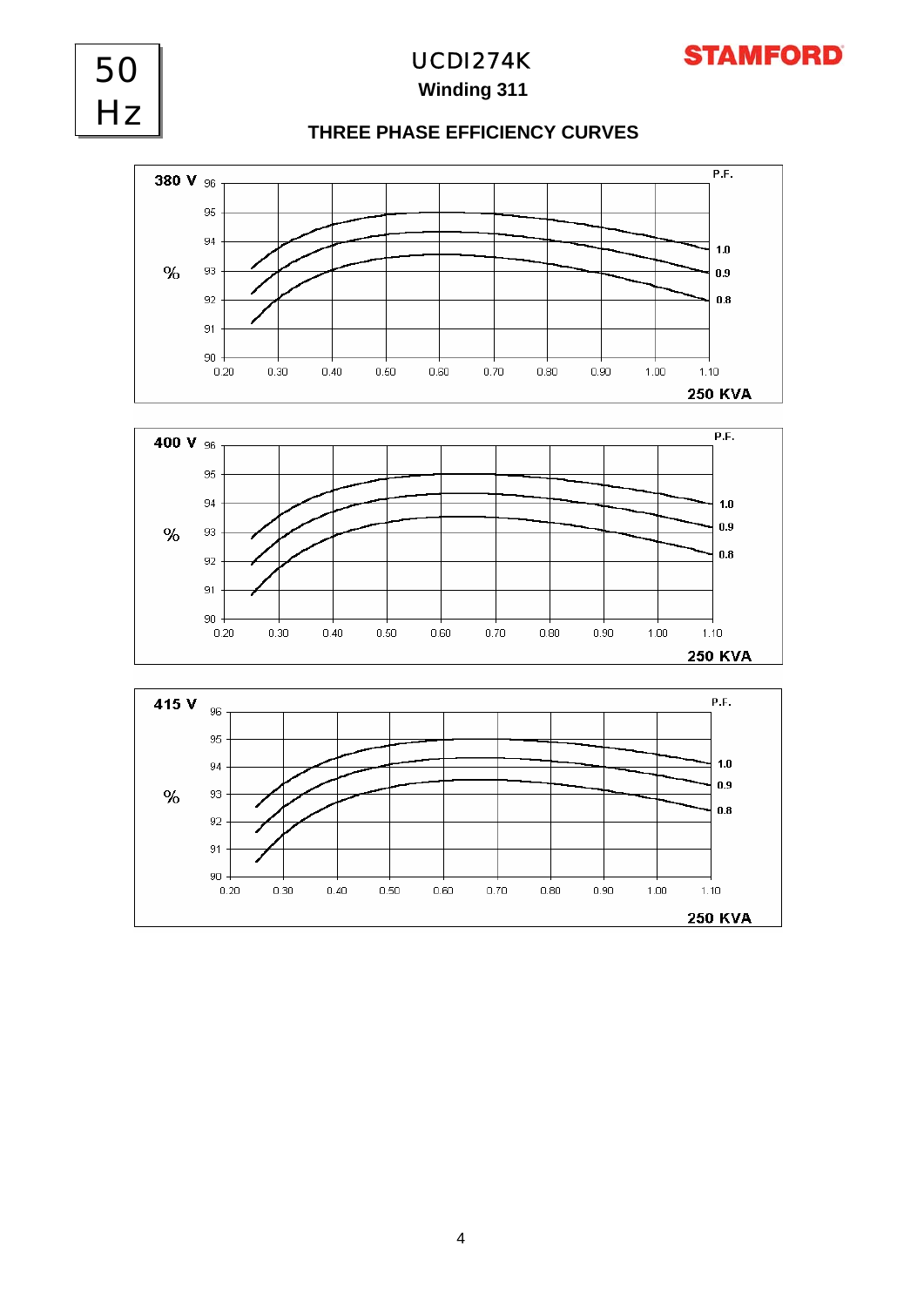

5

 $0.60$ 

 $0.40$ 

 $0.20$ 

 $0.30$ 

 $0.50$ 

 $0.70$ 

 $0.80$ 

 $0.90$ 

 $1.00$ 

 $1.10$ 

312.5 KVA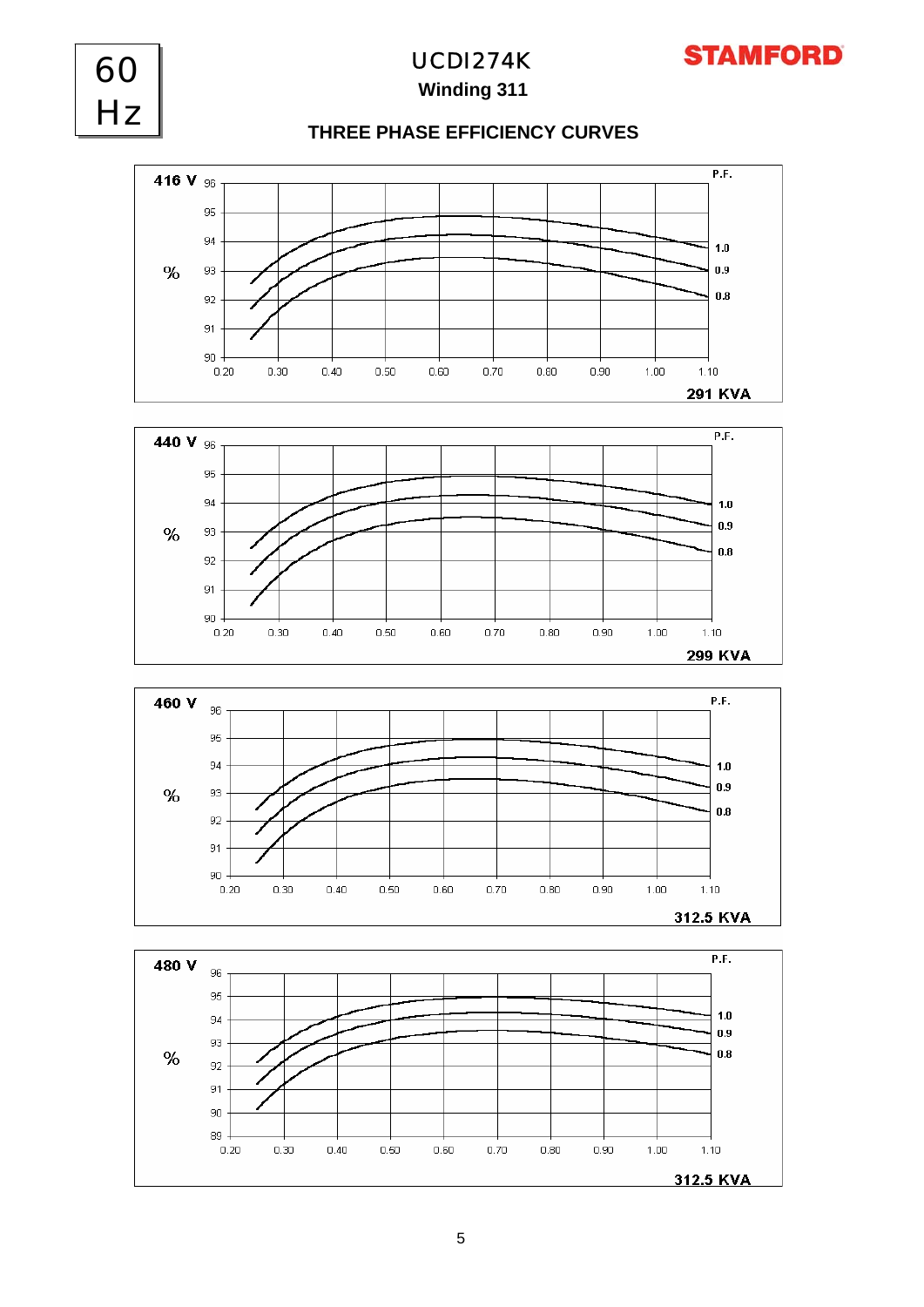## **Winding 311**

### **Locked Rotor Motor Starting Curve**

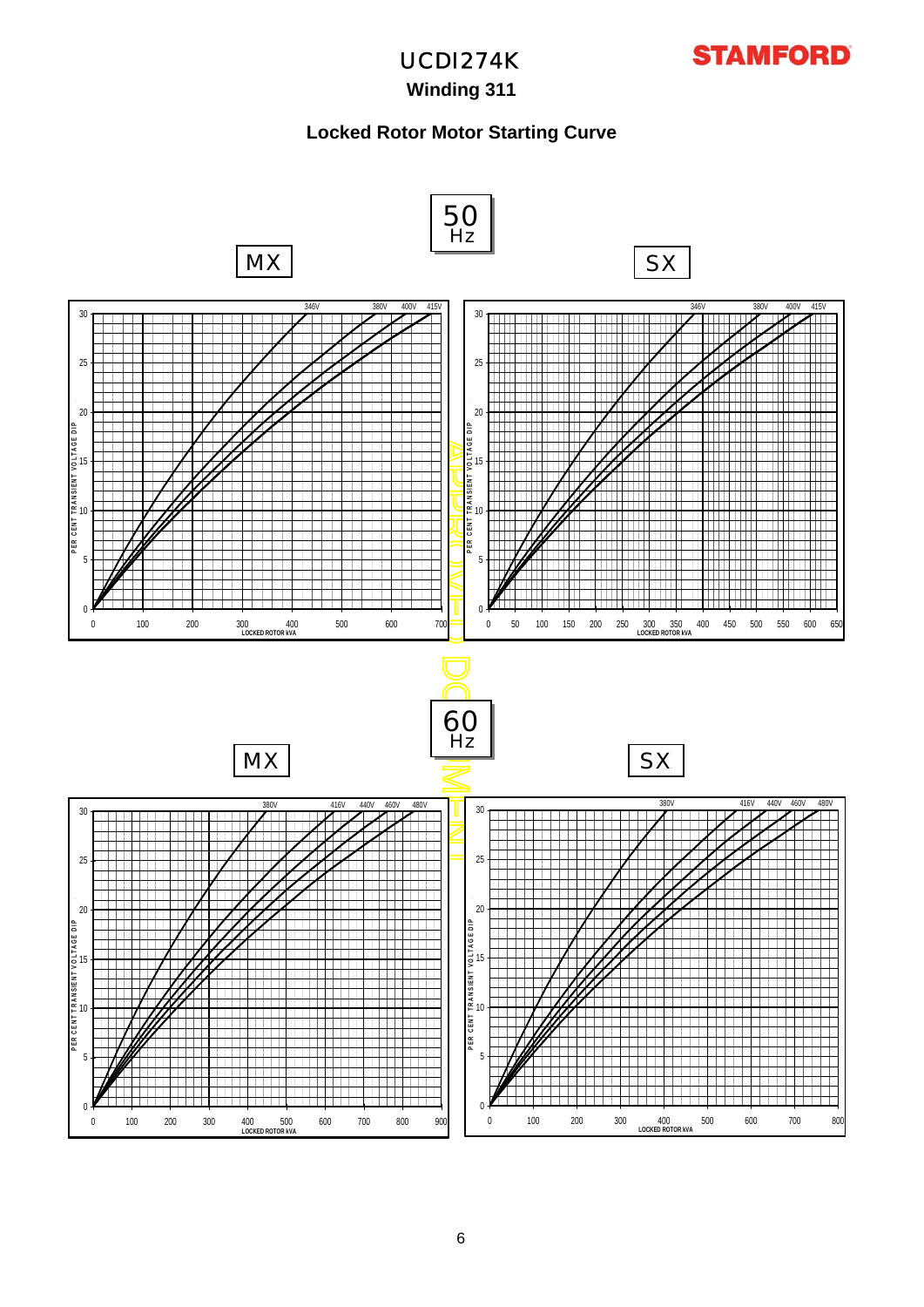# UCDI274K





**Three-phase Short Circuit Decrement Curve. No-load Excitation at Rated Speed**

Sustained Short Circuit = 1,000 Amps

#### **Note 1**

The following multiplication factors should be used to adjust the values from curve between time 0.001 seconds and the minimum current point in respect of nominal operating voltage :

|                                                      | <b>50Hz</b> | 60Hz             |                   |  |  |  |  |  |  |
|------------------------------------------------------|-------------|------------------|-------------------|--|--|--|--|--|--|
| Voltage                                              | Factor      | Voltage          | Factor            |  |  |  |  |  |  |
| 380 <sub>v</sub>                                     | $X$ 1.00    | 416 <sub>v</sub> | $X$ 1.00          |  |  |  |  |  |  |
| 400 <sub>v</sub>                                     | $X$ 1.05    | 440 <sub>v</sub> | X 1.07            |  |  |  |  |  |  |
| 415 <sub>v</sub>                                     | $X$ 1.10    | 460 <sub>v</sub> | $X$ 1.12          |  |  |  |  |  |  |
|                                                      |             | 480 <sub>v</sub> | X <sub>1.16</sub> |  |  |  |  |  |  |
| The quotained qurrent value is constant irrespective |             |                  |                   |  |  |  |  |  |  |

The sustained current value is constant irrespective of voltage level

#### **Note 2**

The following multiplication factor should be used to convert the values calculated in accordance with NOTE 1 to those applicable to the various types of short circuit :

| 60Hz |        |                         | 3-phase   | 2-phase L-L   | 1-phase L-NI |
|------|--------|-------------------------|-----------|---------------|--------------|
| ge   | Factor | Instantaneous           | $x$ 1.00  | $\times 0.87$ | $x$ 1.30     |
| v    | X 1.00 | <b>Minimum</b>          | $x$ 1.00  | x 1.80        | x3.20        |
|      | X 1.07 | Sustained               | $x$ 1.00  | x 1.50        | $x$ 2.50     |
|      | X 1.12 | Max. sustained duration | $10$ sec. | 5 sec.        | 2 sec.       |

All other times are unchanged

#### **Note 3**

Curves are drawn for Star (Wye) connected machines. For other connection the following multipliers should be applied to current values as shown :

Parallel Star = Curve current value X 2 Series Delta = Curve current value X 1.732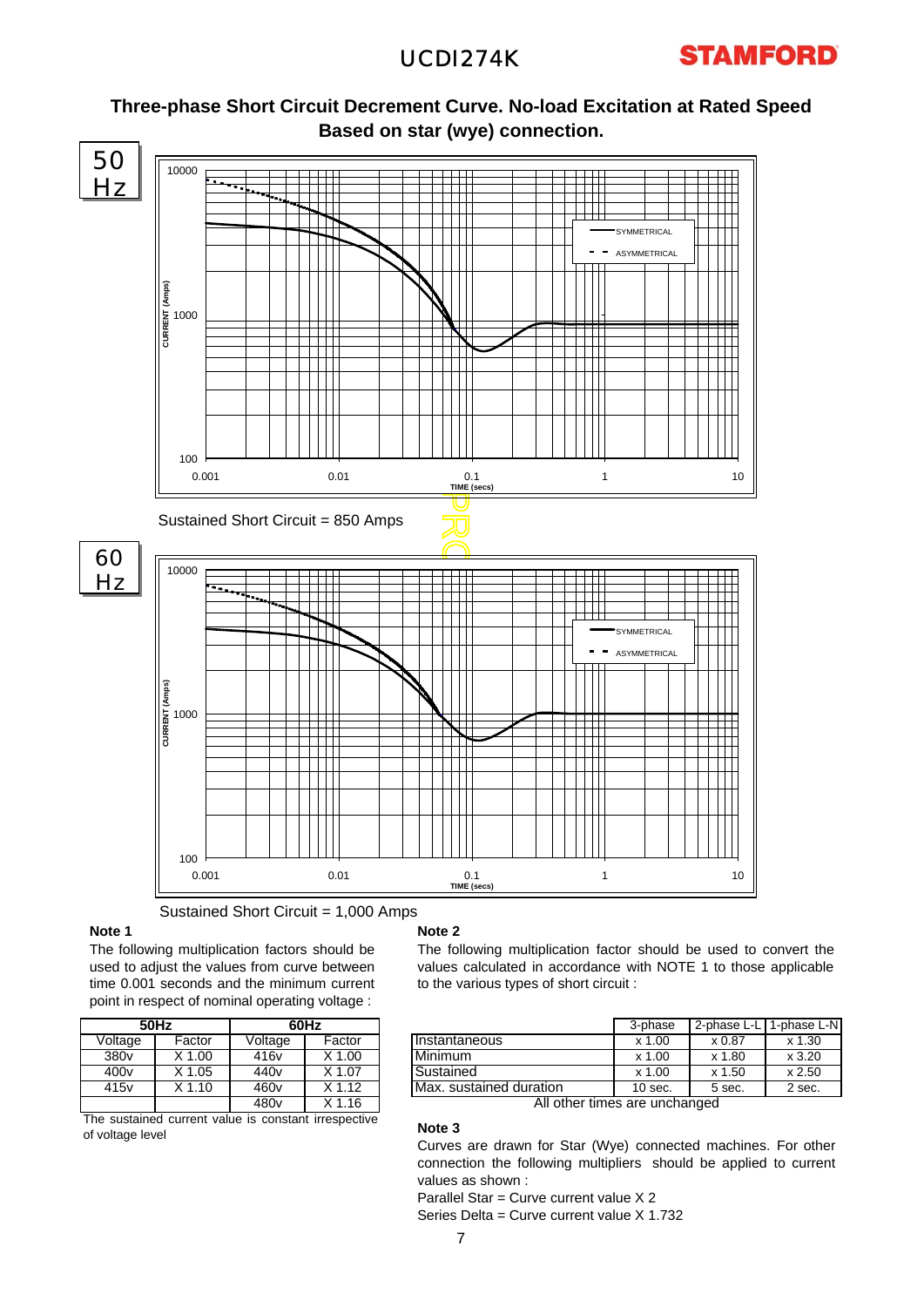# UCDI274K



**Winding 311 / 0.8 Power Factor**

### **RATINGS**

| Cont. F - 105/40°C<br>Class - Temp Rise |                                                                                                          |      |                   | Cont. H - 125/40°C |      |      | Standby - 150/40°C |           |      |      | Standby - 163/27°C |      |      |      |                   |                                                                                                    |      |
|-----------------------------------------|----------------------------------------------------------------------------------------------------------|------|-------------------|--------------------|------|------|--------------------|-----------|------|------|--------------------|------|------|------|-------------------|----------------------------------------------------------------------------------------------------|------|
| 50                                      | Series Star (V)                                                                                          | 380  | 400               | 415                | 440  | 380  | 400                | 415       | 440  | 380  | 400                | 415  | 440  | 380  | 400               | 415                                                                                                | 440  |
|                                         | Parallel Star (V)                                                                                        | 190  | 200               | 208                | 220  | 190  | 200                | 208       | 220  | 190  | 200                | 208  | 220  | 190  | 200               | 208                                                                                                | 220  |
| Hz                                      | Series Delta (V)                                                                                         | 220  | 230               | 240                | 254  | 220  | 230                | 240       | 254  | 220  | 230                | 240  | 254  | 220  | 230               | 240                                                                                                | 254  |
|                                         | kVA                                                                                                      |      | 229.0 229.0 229.0 |                    | N/A  |      | 250.0 250.0 250.0  |           | N/A  |      | 265.0 265.0 265.0  |      | N/A  |      | 275.0 275.0 275.0 |                                                                                                    | N/A  |
|                                         | kW                                                                                                       |      | 183.2 183.2 183.2 |                    | N/A  |      | 200.0 200.0 200.0  |           | N/A  |      | 212.0 212.0 212.0  |      | N/A  |      | 220.0 220.0 220.0 |                                                                                                    | N/A  |
|                                         | Efficiency (%)                                                                                           | 92.8 | 93.0              | 93.1               | N/A  | 92.5 | 92.7               | 92.8      | N/A  | 92.2 | 92.4               | 92.6 | N/A  | 92.0 | 92.2              | 92.4                                                                                               | N/A  |
|                                         | kW Input 197.4 197.0 196.8                                                                               |      |                   |                    | N/A  |      | 216.2 215.7 215.5  |           | N/A  |      | 229.9 229.4 228.9  |      | N/A  |      | 239.1 238.6 238.1 |                                                                                                    | N/A  |
|                                         |                                                                                                          |      |                   |                    |      |      |                    |           |      |      |                    |      |      |      |                   |                                                                                                    |      |
| 60                                      | Series Star (V)                                                                                          | 416  | 440               | 460                | 480  | 416  | 440                | 460       | 480  | 416  | 440                | 460  | 480  | 416  | 440               | 460                                                                                                | 480  |
| Hz                                      | Parallel Star (V)                                                                                        | 208  | 220               | 230                | 240  | 208  | 220                | 230       | 240  | 208  | 220                | 230  | 240  | 208  | 220               | 230                                                                                                | 240  |
|                                         | Series Delta (V)                                                                                         | 240  | 254               | 266                | 277  | 240  | 254                | 266       | 277  | 240  | 254                | 266  | 277  | 240  | 254               | 266                                                                                                | 277  |
|                                         | kVA                                                                                                      |      |                   |                    |      |      |                    |           |      |      |                    |      |      |      |                   | 267.0 275.0 286.5 288.0 291.0 299.0 312.5 312.5 304.0 312.5 331.3 331.3 312.0 320.0 343.8 343.8    |      |
|                                         |                                                                                                          |      |                   |                    |      |      |                    |           |      |      |                    |      |      |      |                   | kW 213.6 220.0 229.2 230.4 232.8 239.2 250.0 250.0 243.2 250.0 265.0 265.0 249.6 256.0 275.0 275.0 |      |
|                                         | Efficiency (%)                                                                                           | 92.9 | 93.0              | 93.1               | 93.2 | 92.6 |                    | 92.7 92.8 | 92.9 | 92.4 | 92.6               | 92.5 | 92.7 | 92.2 | 92.4              | 92.3                                                                                               | 92.5 |
|                                         | kW Input 229.9 236.6 246.2 247.3 251.4 258.0 269.4 269.1 263.2 270.0 286.5 285.9 270.7 277.1 298.0 297.3 |      |                   |                    |      |      |                    |           |      |      |                    |      |      |      |                   |                                                                                                    |      |
|                                         |                                                                                                          |      |                   |                    |      |      |                    |           |      |      |                    |      |      |      |                   |                                                                                                    |      |
| <b>DIMENSIONS</b>                       |                                                                                                          |      |                   |                    |      |      |                    |           |      |      |                    |      |      |      |                   |                                                                                                    |      |
|                                         |                                                                                                          |      |                   |                    |      |      |                    |           |      |      |                    |      |      |      |                   |                                                                                                    |      |
| 1063 (WITH P.M.G.)                      |                                                                                                          |      |                   |                    |      |      |                    |           | 583  |      |                    |      |      |      |                   |                                                                                                    |      |
|                                         | 1000 (WITHOUT P.M.G.)                                                                                    |      |                   |                    |      |      |                    |           |      |      |                    |      |      |      |                   |                                                                                                    |      |
| 434<br>525<br>ΑN                        |                                                                                                          |      |                   |                    |      |      |                    |           |      |      |                    |      |      |      |                   |                                                                                                    |      |
|                                         |                                                                                                          |      |                   |                    |      |      |                    |           |      |      |                    |      |      |      |                   |                                                                                                    |      |
|                                         |                                                                                                          |      |                   |                    |      |      |                    |           |      |      |                    |      |      |      |                   |                                                                                                    |      |
|                                         |                                                                                                          |      |                   |                    |      |      |                    |           |      |      |                    |      |      |      |                   |                                                                                                    |      |







 $\frac{AN}{39,68}$ <br>25,4